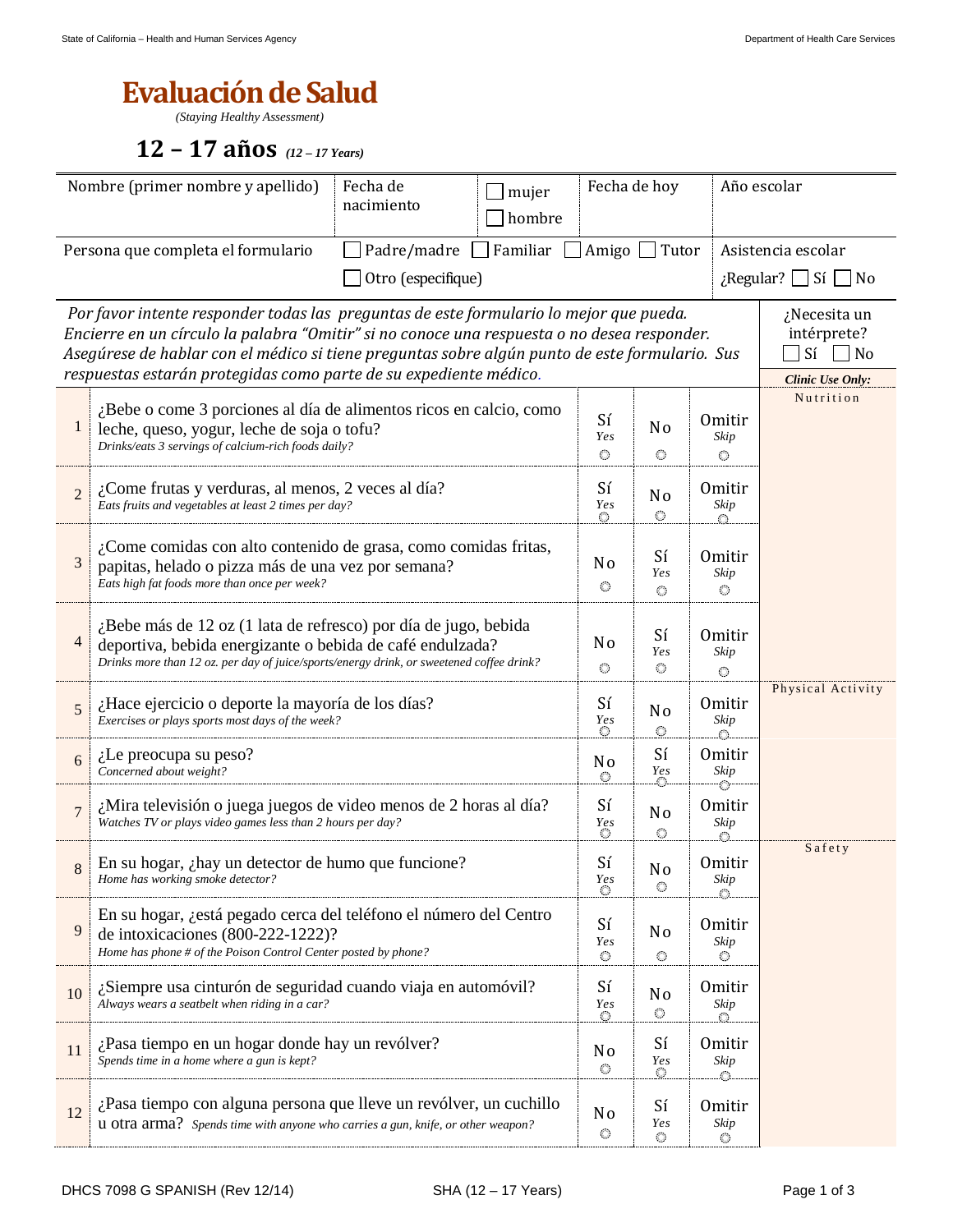| 13 | ¿Siempre usa casco cuando va en bicicleta, patineta o <i>scooter</i> ?<br>Always wears a helmet when riding a bike, skateboard, or scooter?                                                                                                 | Sí<br>Yes<br>O            | N <sub>o</sub><br>$\circ$ | <b>Omitir</b><br>Skip<br>O        |                               |
|----|---------------------------------------------------------------------------------------------------------------------------------------------------------------------------------------------------------------------------------------------|---------------------------|---------------------------|-----------------------------------|-------------------------------|
| 14 | $\lambda$ Alguna vez ha presenciado un acto de abuso o violencia?<br>Ever witnessed abuse or violence?                                                                                                                                      | N <sub>0</sub><br>o       | Sí<br>Ye s<br>o           | <b>Omitir</b><br>Skip<br>o        |                               |
| 15 | Durante el último año, ¿alguien lo ha golpeado, abofeteado o<br>lastimado físicamente (o ha lastimado usted a alguien)?<br>Been hit, slapped, kicked, or physically hurt by someone (or has he/she hurt someone) in the<br>past year?       | N <sub>o</sub><br>O       | Sí<br>Yes<br>O            | <b>Omitir</b><br>Skip<br>$\circ$  |                               |
| 16 | ¿Alguna vez lo han intimidado o se sintió inseguro en su escuela o<br>barrio (o lo intimidaron por Internet)?<br>Ever been bullied or felt unsafe at school/neighborhood (or been cyber-bullied)?                                           | N <sub>0</sub><br>O       | Sí<br>Yes<br>o            | <b>Omitir</b><br>Skip<br>$\circ$  |                               |
| 17 | $i$ Se cepilla los dientes y los limpia con hilo dental todos los días?<br>Brushes and flosses teeth daily?                                                                                                                                 | Sí<br>Yes                 | N <sub>o</sub><br>$\circ$ | <b>Omitir</b><br>Skip<br>O        | Dental Health                 |
| 18 | $\lambda$ Con frecuencia se siente triste, deprimido o desesperanzado?<br>Often feels sad, down, or hopeless?                                                                                                                               | No<br>$\circ$             | Sí<br><b>Yes</b><br>Ο.    | Omitir<br>Skip                    | Mental Health                 |
| 19 | ¿Pasa tiempo con alguna persona que fuma?<br>Spends time with anyone who smokes?                                                                                                                                                            | N <sub>0</sub><br>O       | Sí<br>Yes<br>O            | <b>Omitir</b><br>Skip<br>Ō        | Alcohol, Tobacco,<br>Drug Use |
| 20 | $\lambda$ . Fuma cigarrillos o mastica tabaco?<br>Smokes cigarettes or chews tobacco?                                                                                                                                                       | N <sub>0</sub><br>O       | Sí<br><i>Yes</i><br>O.    | <b>Omitir</b><br>Skip             |                               |
| 21 | ¿Consume o aspira alguna sustancia para drogarse, como<br>marihuana, cocaína, <i>crack</i> , metanfetamina ("meth"), éxtasis, etc.?<br>Uses or sniffs any substance to get high?                                                            | N <sub>0</sub><br>O       | Sí<br>Ye s<br>O           | <b>Omitir</b><br>Skip<br>$\circ$  |                               |
| 22 | ¿Utiliza medicamentos que no fueron recetados para usted?<br>Uses medicines not prescribed for her/him?                                                                                                                                     | N <sub>0</sub><br>O       | Sí<br>Ye s<br>o           | <b>Omitir</b><br>$\it{skip}$<br>O |                               |
| 23 | ¿Bebe alcohol una vez a la semana o más?<br>Drinks alcohol once a week or more?                                                                                                                                                             | N <sub>0</sub><br>O       | Sí<br>Ye s<br>O           | <b>Omitir</b><br>Skip<br>o        |                               |
| 24 | Si bebe alcohol, <i>i</i> bebe hasta emborracharse o desmayarse?<br>If she/he drinks alcohol, drinks enough to get drunk or pass out?                                                                                                       | N <sub>0</sub>            | Sí<br>Yes<br>Q            | Omitir<br>Skip<br>Q               |                               |
| 25 | ¿Tiene amigos o familiares que tienen problemas con las drogas o el<br>alcohol? Has friends/family members who have problems with drugs or alcohol?                                                                                         | N <sub>0</sub><br>$\circ$ | Sí<br>Ye s<br>O           | <b>Omitir</b><br>Skip<br>O        |                               |
| 26 | ¿Conduce un automóvil después de beber, o viaja en un automóvil<br>conducido por una persona que ha bebido o consumido drogas?<br>Drives a car after drinking, or rides in a car driven by someone who has been drinking or<br>using drugs? | N <sub>o</sub><br>O       | Sí<br>Ye s<br>O           | <b>Omitir</b><br>Skip<br>o        |                               |
|    | Sus respuestas sobre relaciones sexuales o planificación familiar no serán divulgadas a nadie, ni siquiera a sus padres, sin su permiso.                                                                                                    |                           |                           |                                   |                               |
| 27 | ¿Alguna vez lo forzaron o presionaron para tener relaciones<br>sexuales? Ever been forced or pressured to have sex?                                                                                                                         | N <sub>0</sub><br>O       | Sí<br>Yes<br>O            | Omitir<br>Skip<br>O               | Sexual Issues                 |
| 28 | ¿Alguna vez ha tenido relaciones sexuales (orales, vaginales o<br>anales)? Si la respuesta es "no", pase a la pregunta 35.<br>Ever had sex (oral, vaginal, or anal)?                                                                        | N <sub>0</sub><br>O       | Sí<br>Yes<br>O            | Omitir<br>Skip<br>O               |                               |
| 29 | $i$ Cree que usted o su pareja pueden tener una infección de<br>transmisión sexual (sexually transmitted infection, STI), como<br>clamidia, gonorrea, verrugas genitales, etc.?<br>Thinks she/he or partner could have a STI?               | N <sub>0</sub><br>O       | Sí<br>Yes<br>O            | Omitir<br>Skip<br>O               |                               |